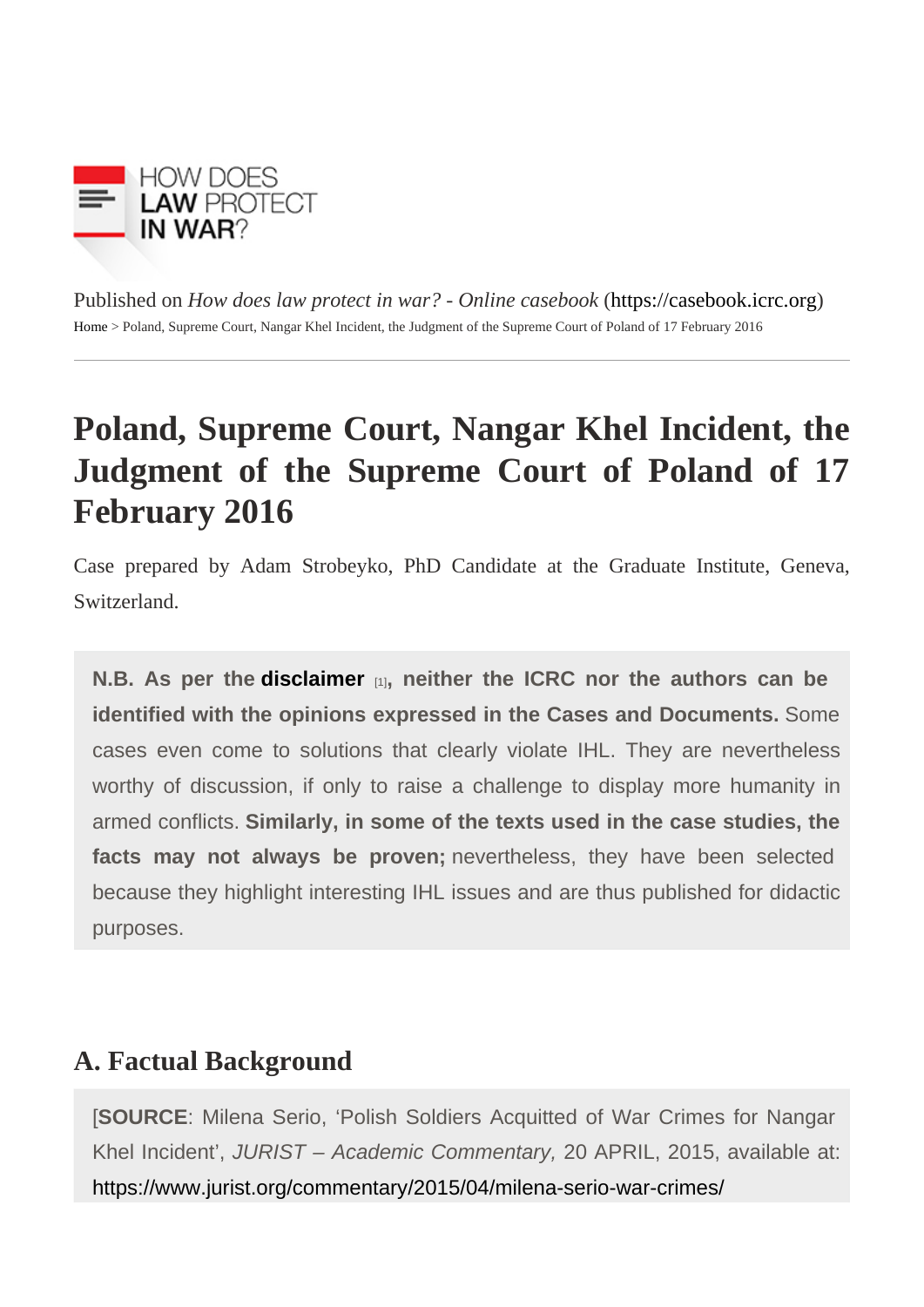[1] On August 16, 2007, a Polish subdivision was sent to a site in eastern Afghanistan where an ISAF vehicle was struck by a landmine.

[2] Upon arriving to the location, the soldiers fired mortar shells into the Nangar Khel village, killing six civilians and severely wounding another three.

[3] The issue of applicable law turned on the classification of the conflict in Afghanistan. Most scholars agree that the conflict between the International Security Assistance Force and the Taliban amounted to a non-international armed conflict to which relevant principles of international humanitarian law apply.

[4] In 2009, four officers and three privates were charged in the Warsaw Military District Court with war crimes over the incident. The public prosecutor accused the seven soldiers of having violated:

- [Art. 23\(b\)](https://ihl-databases.icrc.org/applic/ihl/ihl.nsf/Article.xsp?action=openDocument&documentId=61CDD9E446504870C12563CD00516768)<sub>[3]</sub> an[d 25](https://ihl-databases.icrc.org/applic/ihl/ihl.nsf/Article.xsp?action=openDocument&documentId=D1C251B17210CE8DC12563CD0051678F)<sub>[4]</sub> of the Hague Convention on the Laws and Customs of War on Land (Hague IV) of October 18, 1907;

- [Art. 3\(1\)\(a](https://ihl-databases.icrc.org/applic/ihl/ihl.nsf/Article.xsp?action=openDocument&documentId=A4E145A2A7A68875C12563CD0051B9AE)) [5] of the Fourth Geneva Convention of 12 August 1949 relative to the Protection of Civilian Persons in Time of War;

- Art.  $4(2)(a)_{[6]}$  [& Art. 13\(1\) & Art. 13\(2](https://ihl-databases.icrc.org/applic/ihl/ihl.nsf/Article.xsp?action=openDocument&documentId=A366465E238B1934C12563CD0051E8A0))<sub>[7]</sub> of the Additional Protocol II to the Geneva Conventions of 12 August 1949 relating to the Protection of Victims of Non-International Armed Conflicts.

[5] The decision by the prosecutor to invoke Hague IV can be seen as controversial, as the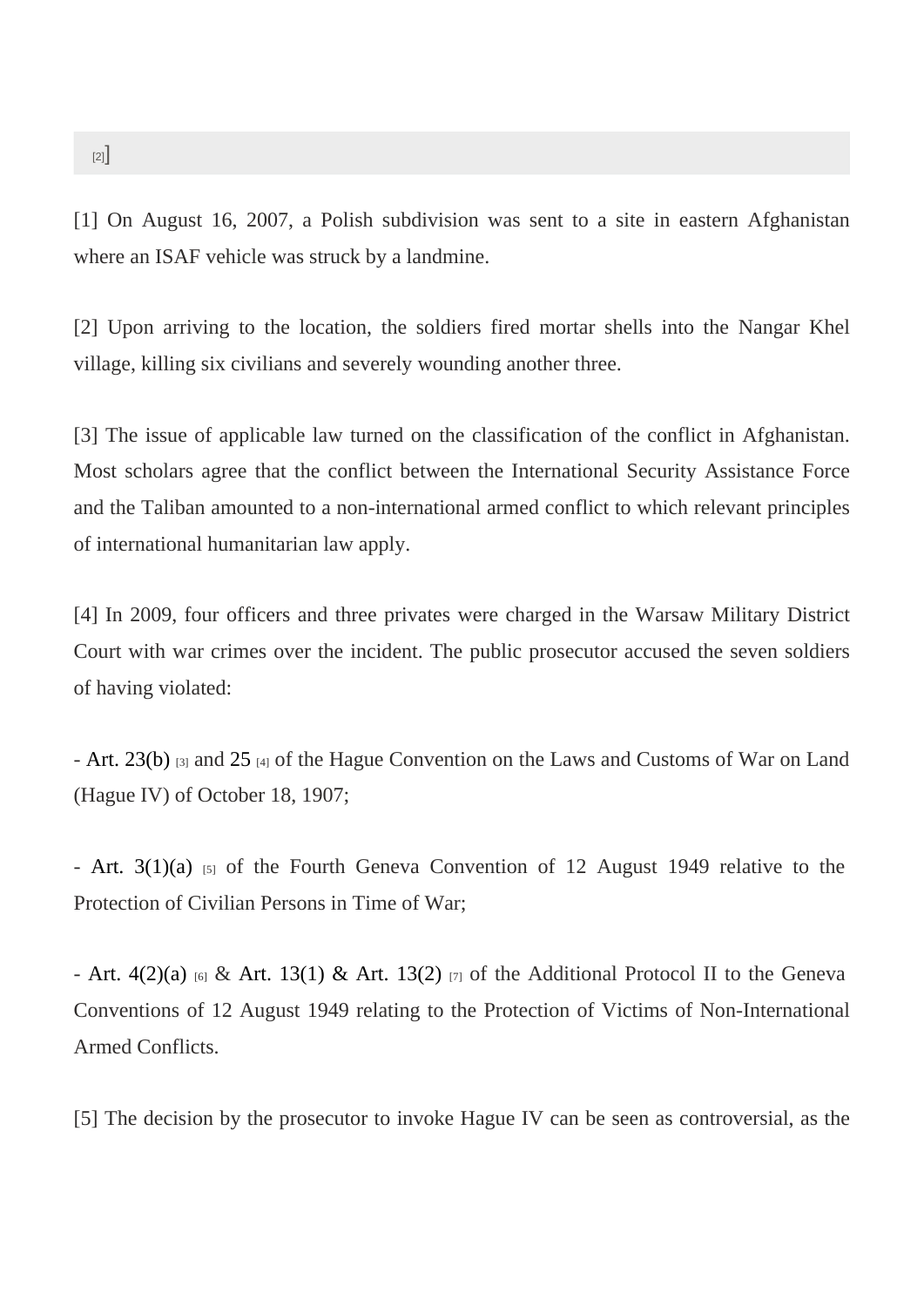convention applies to international armed conflicts. On the other hand, Art. 3(1)(a) of the Fourth Geneva Convention and the Additional Protocol II to the Geneva Conventions both apply in times of non-international armed conflicts.

[6] Another issue arises with regard to the question whether violations of the principle of distinction enshrined [in Art. 13\(2](https://ihl-databases.icrc.org/applic/ihl/ihl.nsf/Article.xsp?action=openDocument&documentId=A366465E238B1934C12563CD0051E8A0))  $_{[7]}$  of the Additional Protocol II amount to war crimes within the paradigm of a non-international armed conflict. Additional Protocol II lacks specific provisions which would render the violation of the principle of distinction a war crime. However, the Galic case of the ICTY held that an attack against civilians can constitute a war crime by virtue of customary law applicable to non-international armed conflicts. Thus, the question whether Polish soldiers committed war crimes by violating the principle of distinction turns on the accuracy of the differing factual accounts of the incident as well as on the interpretation of applicable international humanitarian law.

[7] The defendants pleaded innocent, blaming the attack on faulty weaponry as well as portraying the attack as a response to enemy fire. All seven defendants were acquitted b the Military District Court in 2011 for the lack of evidence of deliberate killing.

[8] In 2012, the case was examined by the Supreme Court of Poland for the first time. It resulted in the acquittal of the Captain O. C., the highest of rank among the defendants who issued the original military order. The Supreme Court also upheld the acquittals of two Privates involved in the incident.

[9] The case of remaining four soldiers was reopened by the Warsaw Military District Court. In 2015, the Court acquitted four Polish soldiers of the charges of war crimes. The soldiers were found guilty of failing to correctly carry out a military order, which is an offense under Polish law.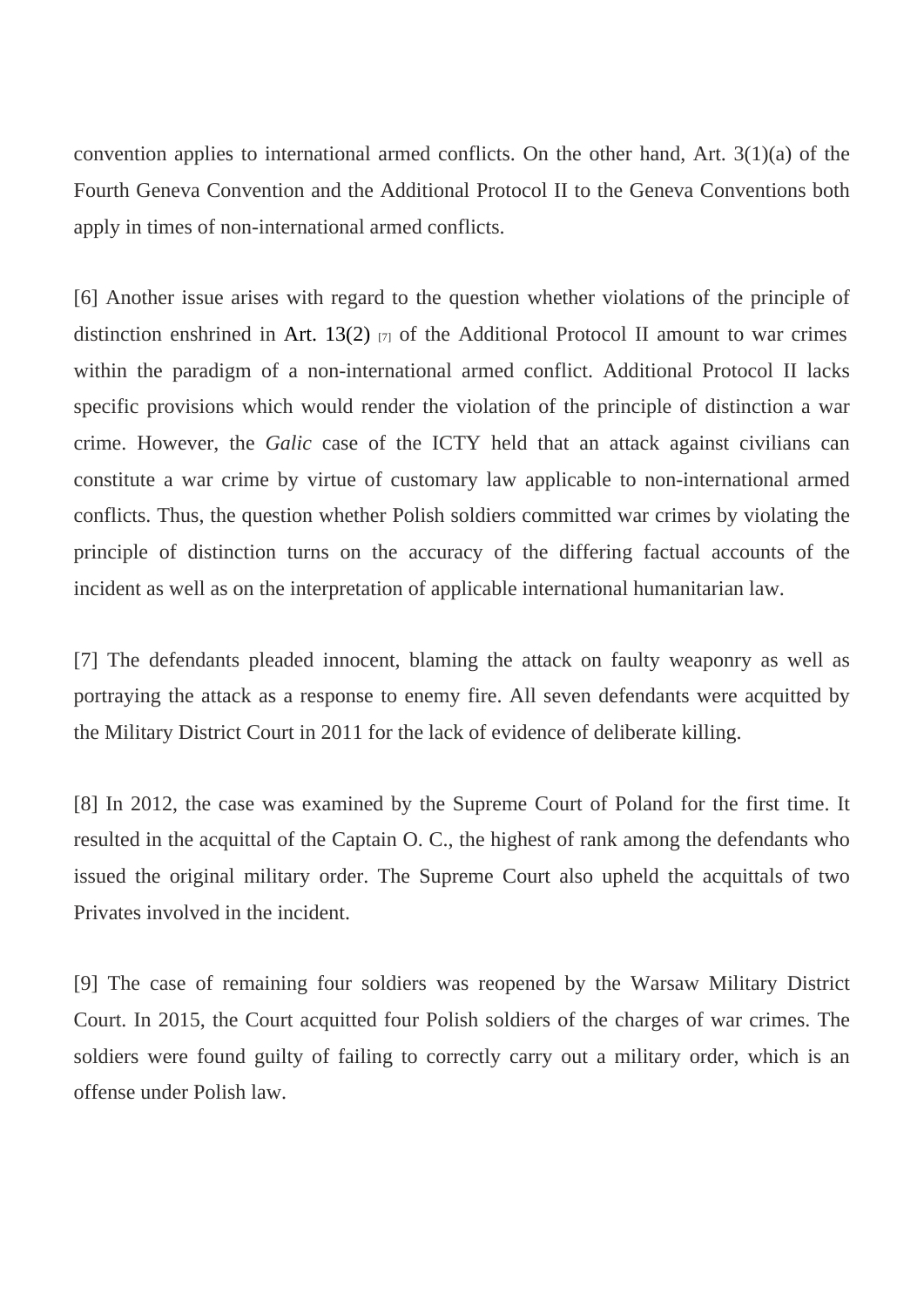[10] The ruling was appealed both by the defense and the prosecution and the case of four soldiers was reexamined by the Supreme Court of Poland.

### **B. The Judgment of the Supreme Court of Poland of 17 February 2016**

[**SOURCE**: Nangar Khel Incident, Excerpts from the Judgment of the Supreme Court of Poland of 17 February 2016]

[…]

[1] The key issue in this case concerns the wording of the order given to the defendants, namely Second Lieutenant ?B, Warrant Officer AO and Master Sergeant TB, by their commanding officer. The Military Circuit Court established that, apart from the defendants themselves, no other persons – in particular none of the other soldiers present when the order was issued – were able to definitively affirm that an order had been given to open fire on the village of Nangar Khel. Witnesses had no doubts that the task of the platoon led by Second Lieutenant ?B had been to: go to the site where a Polish military vehicle had been damaged in an attack (another unit was supposed to retrieve the vehicle and bring it back to base), provide reinforcement to the Polish and United States army soldiers stationed close to the village of Nangar Khel, search the hills to the west of V road in the direction of K, towards which the attackers were thought to have fled, and – in the event of danger – to engage them in combat and demonstrate military strength by using mortar M98 – although that was a task for a different unit, led by Second Lieutenant AP. To establish these facts, the Circuit Court examined statements from a dozen or so witnesses and concluded that their testimonies not only corroborated the statements provided by Major OC but were also consistent and featured no significant discrepancies.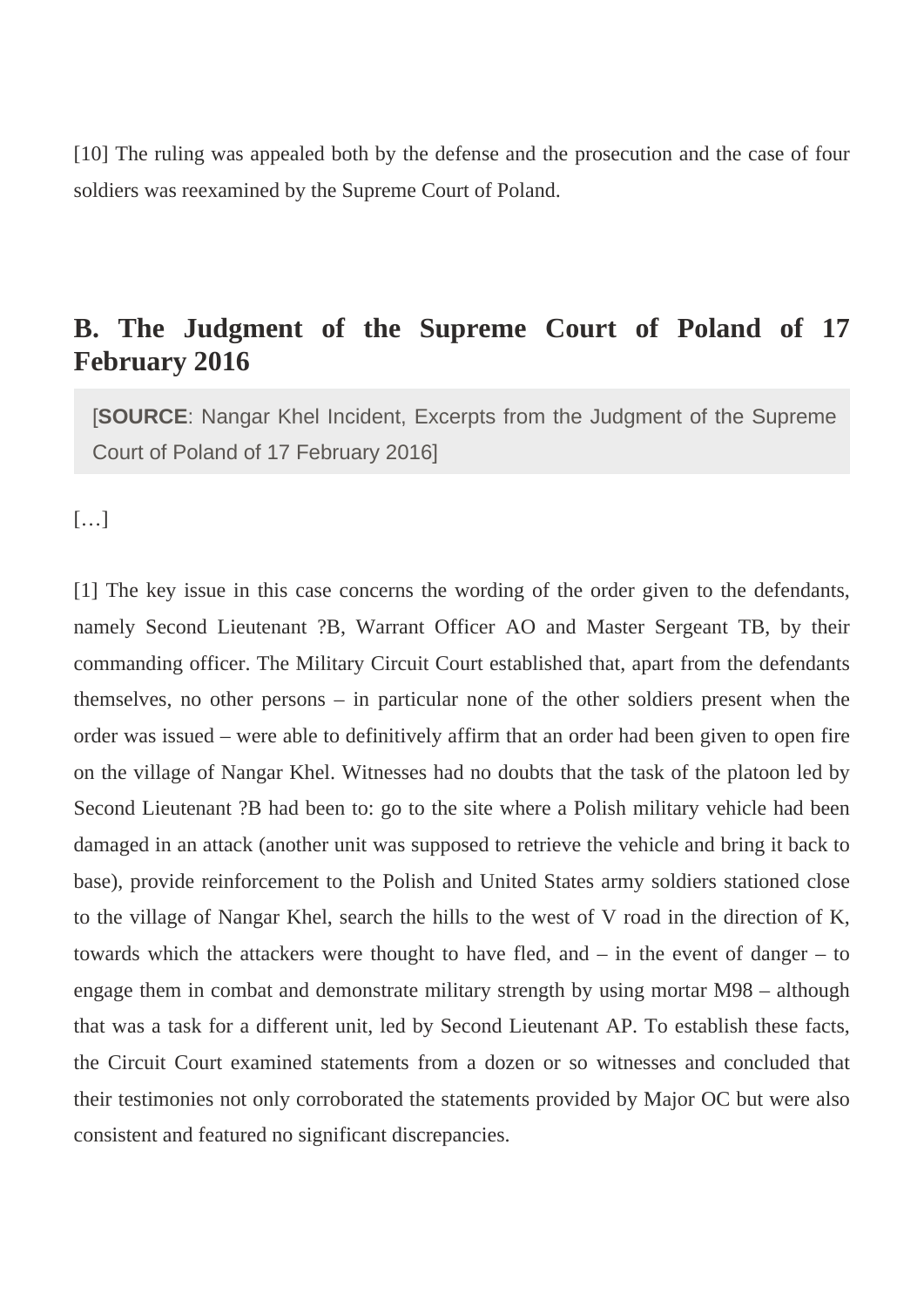Contrary to the defendants' claims, the Circuit Court did acknowledge and address the (small number of) alternative witness statements submitted and the explanatory statements from the defendants themselves indicating that, on the day in question, they had followed orders given by their commanding officer. The Circuit Court rejected these claims, referring not only to credible witness statements but also, and most importantly, the multiple substantive changes made (in response to new circumstances) to the explanations provided by Second Lieutenant ?B, Warrant Officer AO and Master Sergeant TB, and drawing attention to their conflicting and inconsistent statements. A good example of such inconsistencies was the fact that, in the immediate aftermath of the incident at Nangar Khel, the defendants gave an entirely different reason for their use of weapons: they had opened fire in response to an enemy attack. When clear evidence to the contrary, including statements from numerous witnesses, revealed this story as less than credible, the defendants then adapted their statements to claim that they had followed orders given by Major OC.

#### [...]

[2] Having considered the defendants' allegations, the Supreme Court is of the opinion that the Circuit Court applied the correct legal reasoning and that the arguments put forward by the defence are merely polemical;

#### [...]

[3] Furthermore, locations (i.e. buildings) to be avoided when opening fire were marked on the map in red. The fact that the No Fire Areas had not been explicitly plotted onto the map is completely irrelevant to the actions of the defendants, as they were not supposed to use the mortar (or only under very specific conditions, which did not arise in this case), and the mortar that was supposed to be used belonged to the platoon led by Second Lieutenant AP,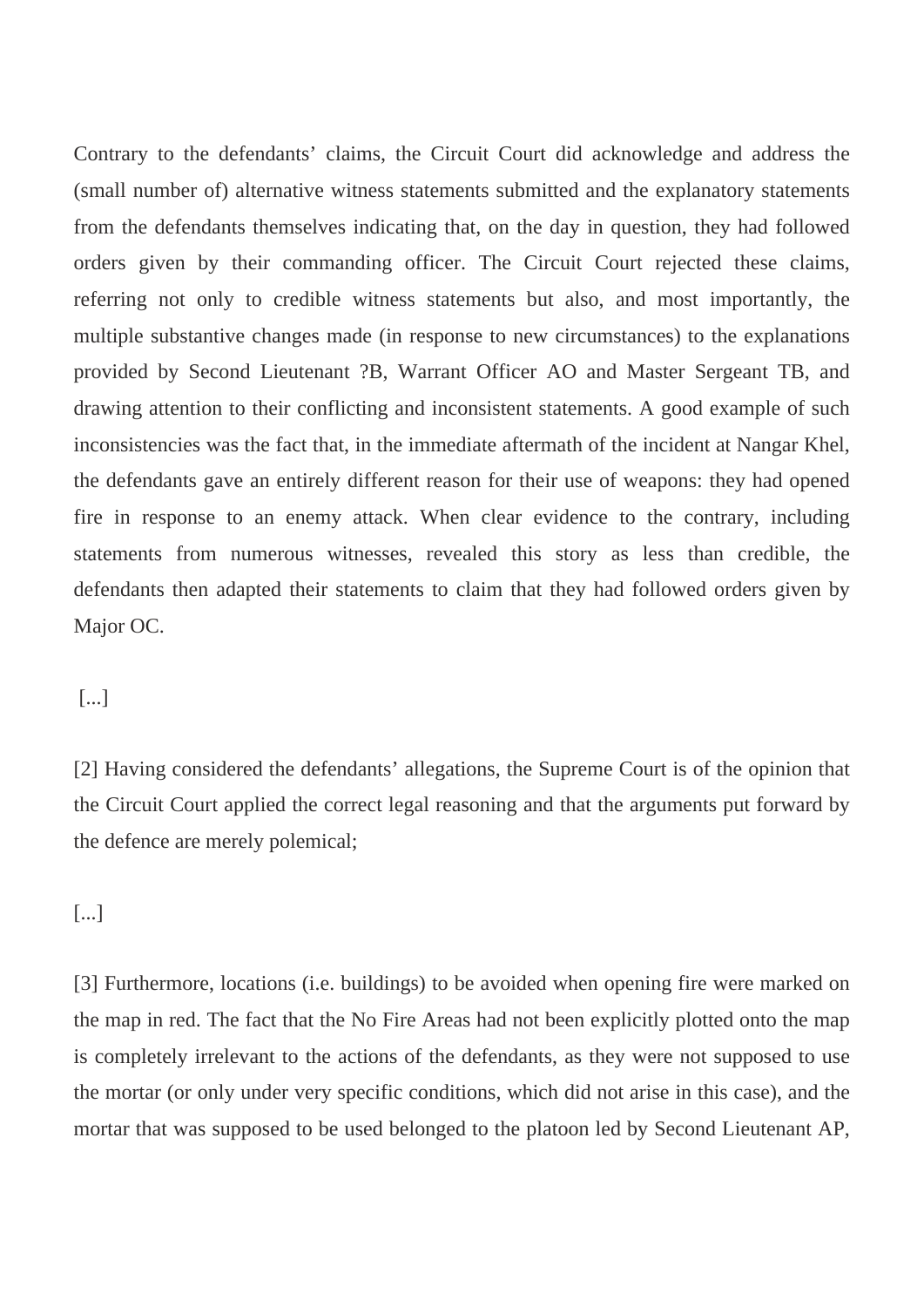who did not order his men to open fire.

[...]

[4] Alleging an infringement of article 7 of the Code of Criminal Procedure by the Circuit Court, the defence counsel for Second Lieutenant ?B and Warrant Officer AO accused the Circuit Court of failing to take into consideration the fact that both mortar LM60 and the corresponding ammunition were faulty, primarily because the shells fired had too broad a range of impact. The defence counsel for Second Lieutenant ?B based this claim on the opinion of experts (without providing more specific details) and accused the court of "filling in gaps" in the evidence available with "its own ideas and conclusions". Meanwhile, the defence counsel for Warrant Officer AO referred to witness statements from PK and MB, who had allegedly indicated that shells from the first round fired from the mortar fell on the hills behind the village, while one shell fell on buildings.

The Circuit Court analysed in detail the circumstances under which the mortar had been fired and established, based on the opinions of experts and the testimonies of numerous witnesses, that mortar shells had been fired at the village deliberately, rather than by accident. The experts excluded faulty weaponry or ammunition that could significantly disrupt the trajectory of the mortar shells. It should be noted that during the trial neither side commented on or raised objections to the expert opinions submitted or moved to call other expert witnesses.

Witnesses called by the defence were unable to provide any conclusive proof that either the mortar or the ammunition had been faulty. Indeed, the witnesses did not comment on that issue at all, as there is no way they would have known about it; they only stated that they saw shells fall on the hillside and that one shell may have fallen on the village. The defendants' claim that the shells fired from the mortar had dispersed over a large area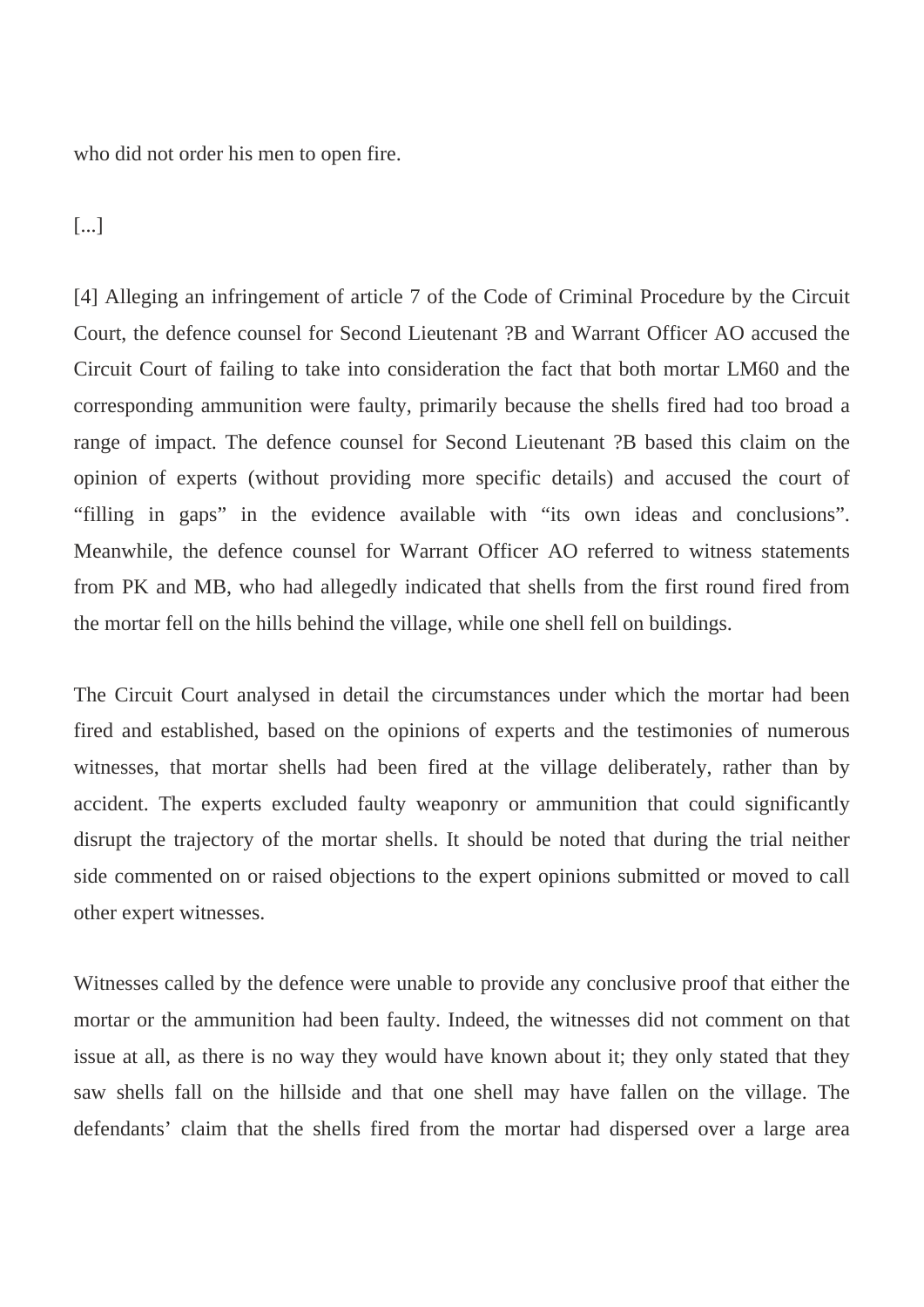because both the weapon and the ammunition were faulty (no information was provided on the type of fault involved) failed to take into account the fact that, after a few rounds were fired, whereby the shells landed on the hillsides, the range of the mortar was recalibrated on the instructions of Master Sergeant TB to 1100 metres, after which the shells began to land on village buildings. This was established by ballistics experts on the basis of their own calculations and documentation prepared at the site of the incident in the form of sketches and inspections, by testing weapons and ammunition, and by firing of test shots.

#### [...]

[5] The Supreme Court is unconvinced by the defence counsel's claim that Captain OC's order to the platoon to "sweep the hills with mortars" indicated that, as a display of military force, two mortars were to be used. However one might interpret the statements made, this much can be said with certainty: Major OC did not mention shelling the village.

#### [...]

[6] All three defendants were indicted for violating military discipline by failing to properly carry out an order, further aggravated by the fact that they had acted together to commit a crime under Article 343(2) of the Criminal Code. Moreover, Master Sergeant TB was also indicted under Article 354(2) of the Criminal Code for the negligent handling of army weapons and, as a consequence, causing unintentional harm.

The Circuit Court's verdict, which is the Supreme Court fully upholds, was that the defendants were not only guilty of insubordination by failing to carry out a direct order given in person by their commander, Major OC, but were also in breach of general military regulations governing the actions of all soldiers in the Polish NATO contingent in Afghanistan. These regulations were presented and discussed in detail in the explanation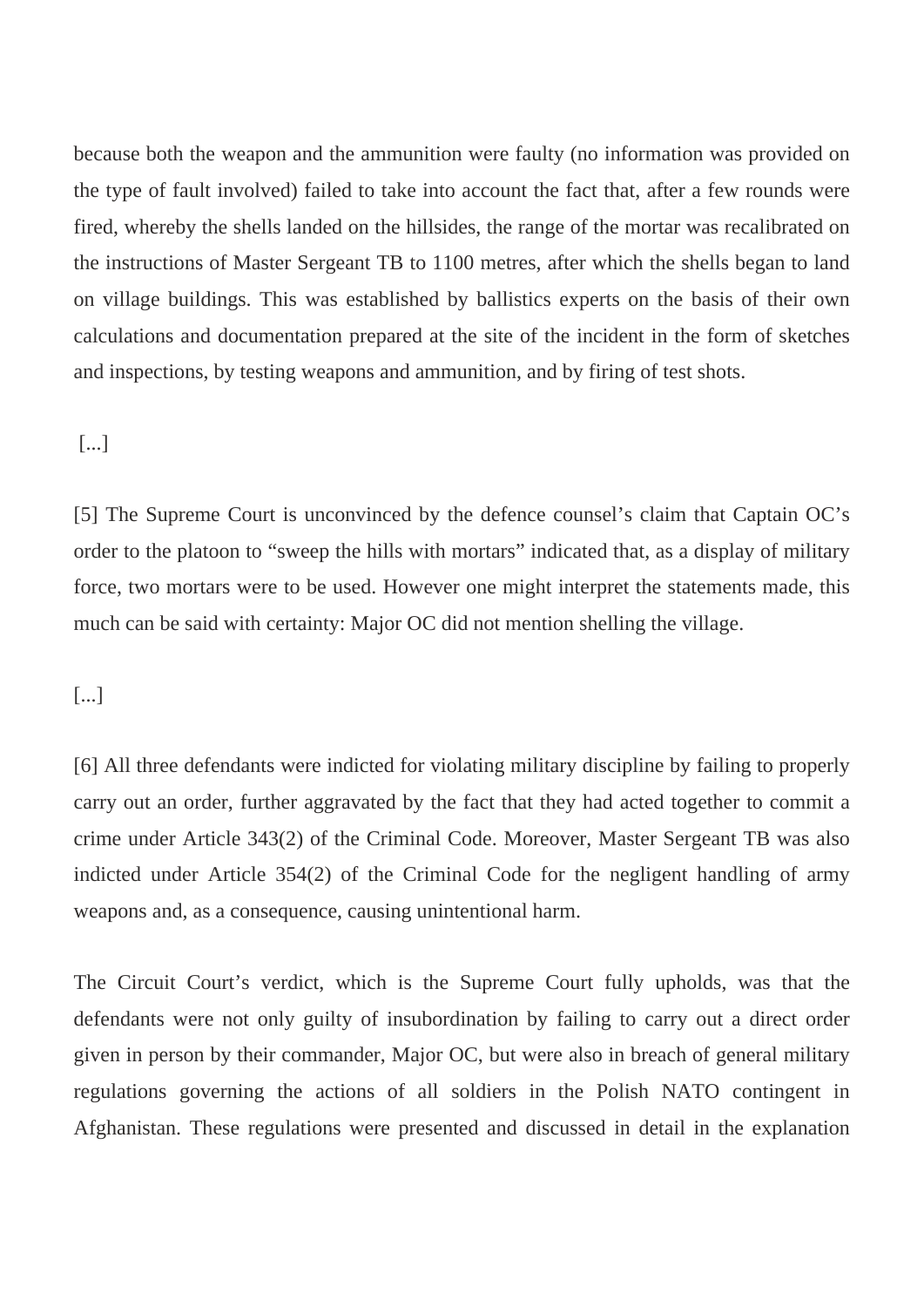for the judgement handed down by the Circuit Court. The order, which was issued orally to the defendants at the tactical operations centre, was clear and in no way mentioned either the place or the circumstances in which the weapons were subsequently used. Equally clear are the regulations concerning the Polish military contingent, stemming from the orders of its commander.

The Circuit Court indicated in the reason for its verdict was that the defendants, after arriving at the site of the incident, had acted arbitrarily and contrary to both the order given by Major OC and the applicable rules of conduct, particularly with regard to the use of weapons. Most significantly, they failed to carry out reconnaissance of the area in the direction indicated by their commander. Moreover, they decided to order the use of a mortar in a situation where their platoon faced no real threat. These facts, pivotal to the case, are indisputable in the light of existing evidence.

The defence for Second Lieutenant ?B claimed that Major OC had "given him freedom of action" in carrying out his duties. However, it was clear that such decision-making applied only under specific circumstances, namely in the event of an immediate threat to his platoon and that such circumstances never arose in this case – as is indisputably clear from the available evidence.

#### [...]

[7] The Supreme Court fully upholds the ruling of the Military Circuit Court and does not consider the penalties imposed to be excessively severe. Indeed, they are commensurate with the seriousness of the acts committed and take full account of both aggravating and mitigating circumstances. The latter included, first and foremost, the defendants' substantially reduced degree of accountability for their conduct (with the exception of Warrant Officer AO) owing to the conditions and circumstances under which they were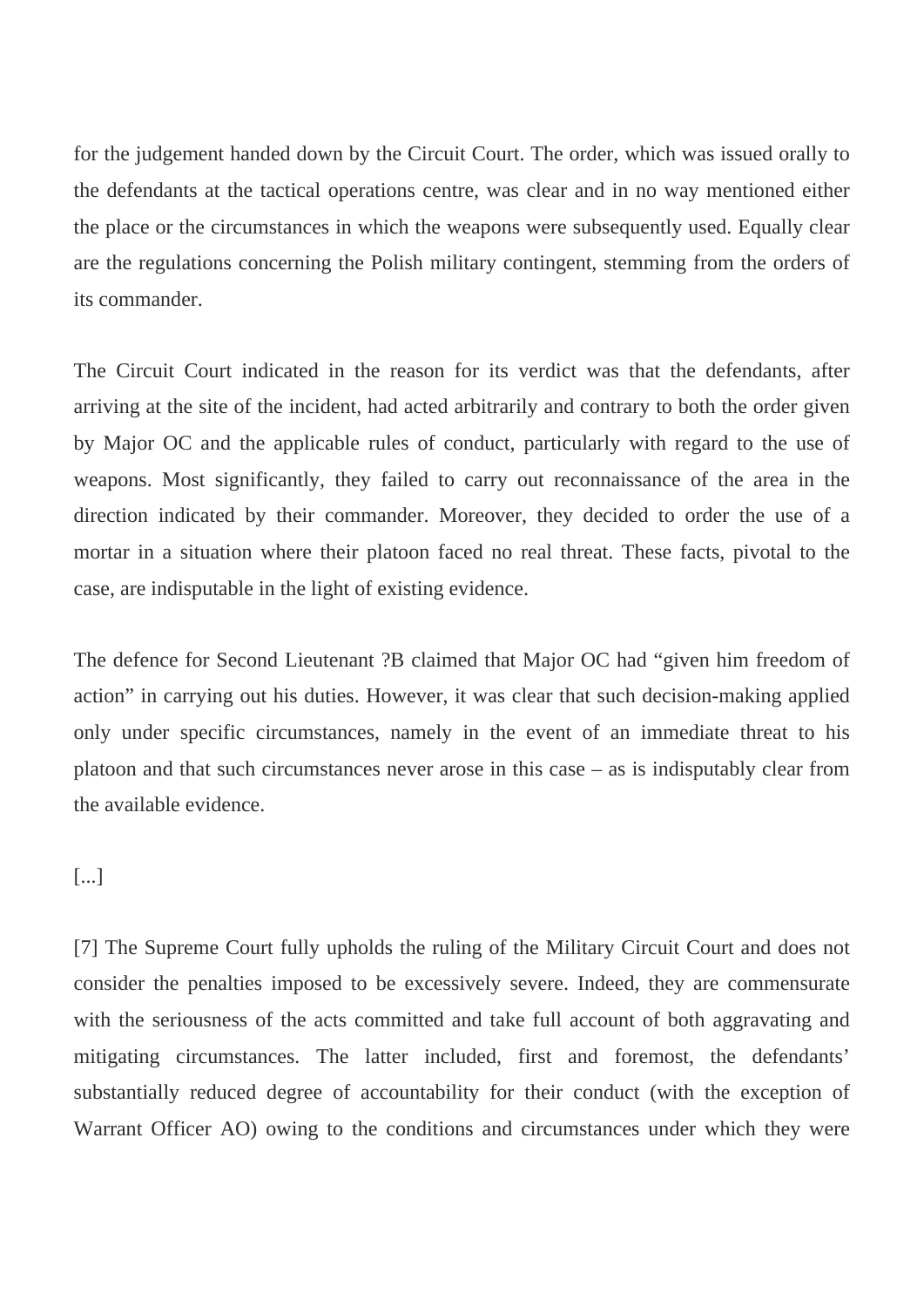serving and the events that had occurred immediately prior to the incident in question, namely two attacks on Polish soldiers, one of whom had died, as well as the impeccable conduct of the defendants to date, both in and outside of the army. The Circuit Court considered these circumstances as extremely important with regard to sentencing. However, a number of significant aggravating circumstances prevented the Circuit Court from handing down a more lenient sentence. The Circuit Court noted that the defendants had grossly violated military discipline by failing to properly carry out an order given by the company commander.

[...]

[8] Given the significantly conflicting descriptions of what was said by Warrant Officer AO, the Circuit Court was correct to reject the claims made during the appeal regarding the alleged direct or potential intentions behind the order given, as the evidence – consisting of witnesses' testimonies – presented by the prosecution during the appeal, was ambiguous. Neither is there any convincing evidence that such intentions are revealed by the fact that geographic coordinates, which the prosecution presumes were made up, were communicated to another platoon. The case presented by the prosecution in the appeal must therefore be treated as an "author's version" of events put forward by the prosecutor; while this version cannot be entirely excluded, neither can it be definitively confirmed on the basis of available evidence. Thus, the Military Circuit Court acted in accordance with the principle expressed in Article 5(2) of the Code of Criminal Procedure, particularly in view of the opinion expressed by the ballistics expert that if the target of the mortar fire had indeed been the aforementioned bridgehead, 16–20 out of the 24 mortar shells fired would have fallen onto it, instead of only a few.

### **Discussion**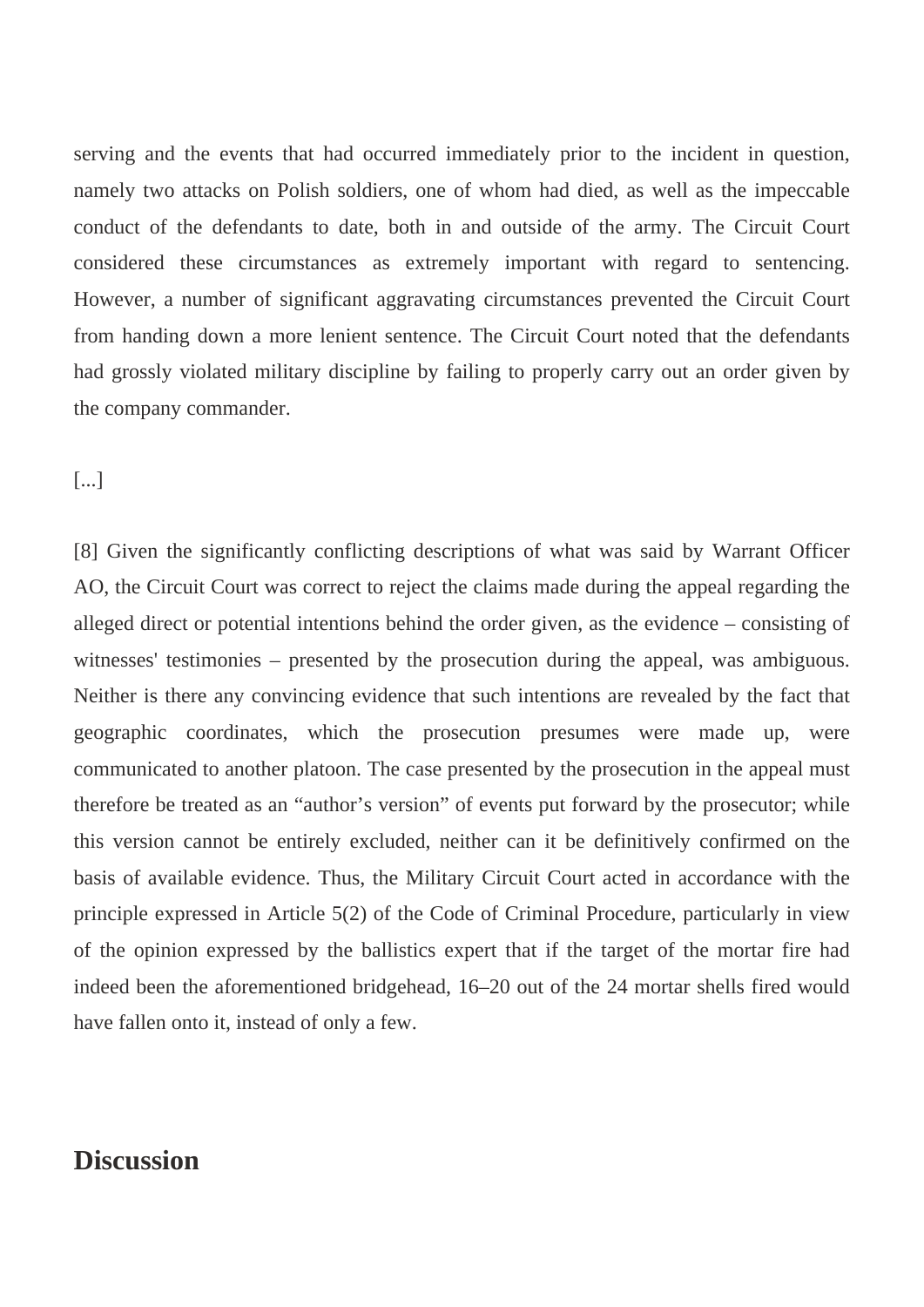I. Classification of the Conflict and Applicable Law

1. (Document A, paras [1]-[6])

a. What type of armed conflict did the situation in Afghanistan represent? Which rules of IHL applied?

b. Given the classification of the armed conflict, do you agree with the prosecutor's decision to press charges under articles listed in para. [4]? Are violations of those provisions necessarily war crimes?

II. Conduct of Hostilities

2. (Document A, paras [3]-[6] ; Document B, paras [6]-[8])

a. What are the applicable IHL provisions which protect civilians and civilian buildings from being target of attacks $\mathbb{G}\mathbb{C}$  I-V, Art. 3[8]; [P II, Art. 13](https://ihl-databases.icrc.org/applic/ihl/ihl.nsf/Article.xsp?action=openDocument&documentId=A366465E238B1934C12563CD0051E8A0)[7]; [CIHL, Rules 6-10](https://ihl-databases.icrc.org/customary-ihl/eng/docs/v1_rul_rule6))<sup>[9]</sup>

b. What are the principles of IHL applicable to the conduct of hostilities? How can they be applied in the current case  $G$ C I-V, Art.  $3_{[8]}$ ; P II, Art.  $13_{[7]}$ ; [CIHL, Rules 1-21](https://ihl-databases.icrc.org/customary-ihl/eng/docs/v1_rul_rule1))<sub>10]</sub>

III. Defenses

3. (Document B, paras [1]-[6])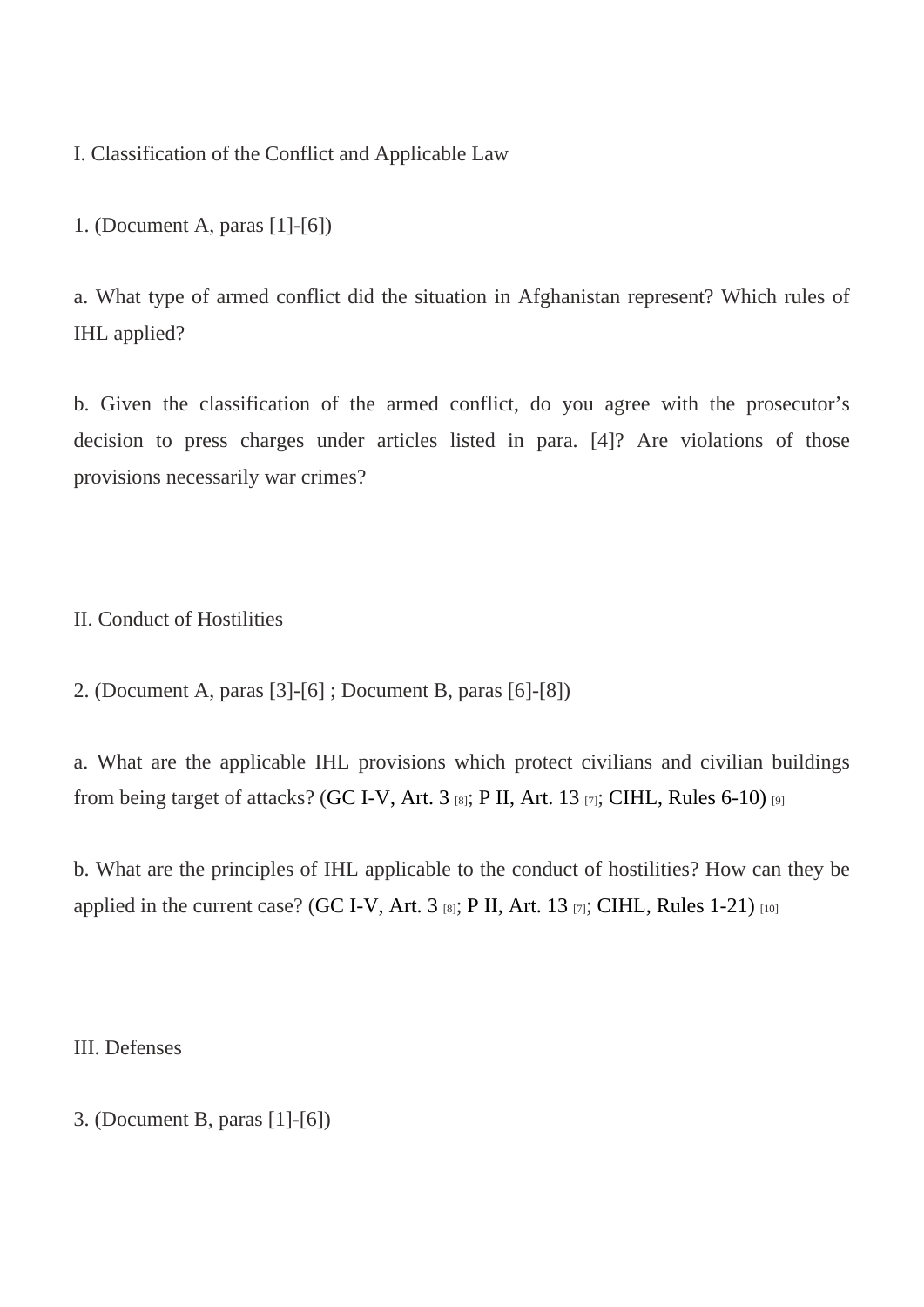a. Would superior orders constitute an absolute defence under the Rome Statutera. (See:  $33_{[11]}$  $33_{[11]}$  of the Rome Statute)

b. Can mistake of fact or malfunction of weaponry be invoked as ground of defence under the Rome Statute? (Setert.  $32_{[12]}$  of the Rome Statute)

#### IV. Mens Rea

4. (Document B, para. [8]) What is the mental element necessary to convict a person of war crimes? How can you establistens rean a situation like this? (See for examplert. 25 [13] of the Rome Statute)

Source URL: https://casebook.icrc.org/case-study/poland-supreme-court-nangar-khel-incident-judgment-supremecourt-poland-17-february-2016

Links

[1] https://casebook.icrc.org/disclaimer-and-copyright

[2] https://www.jurist.org/commentary/2015/04/milena-serio-war-crimes/

[3] https://ihl-

databases.icrc.org/applic/ihl/ihl.nsf/Article.xsp?action=openDocument&documentId=61CDD9E446504870C125 [4] https://ihl-

databases.icrc.org/applic/ihl/ihl.nsf/Article.xsp?action=openDocument&documentId=D1C251B17210CE8DC12 [5] https://ihl-

databases.icrc.org/applic/ihl/ihl.nsf/Article.xsp?action=openDocument&documentId=A4E145A2A7A68875C125 [6] https://ihl-

databases.icrc.org/applic/ihl/ihl.nsf/Article.xsp?action=openDocument&documentId=F9CBD575D47CA6C8C12 [7] https://ihl-

- databases.icrc.org/applic/ihl/ihl.nsf/Article.xsp?action=openDocument&documentId=A366465E238B1934C125
- [8] https://ihl-databases.icrc.org/applic/ihl/ihl.nsf/ART/380-600006?OpenDocument
- [9] https://ihl-databases.icrc.org/customary-ihl/eng/docs/v1\_rul\_rule6
- [10] https://ihl-databases.icrc.org/customary-ihl/eng/docs/v1\_rul\_rule1